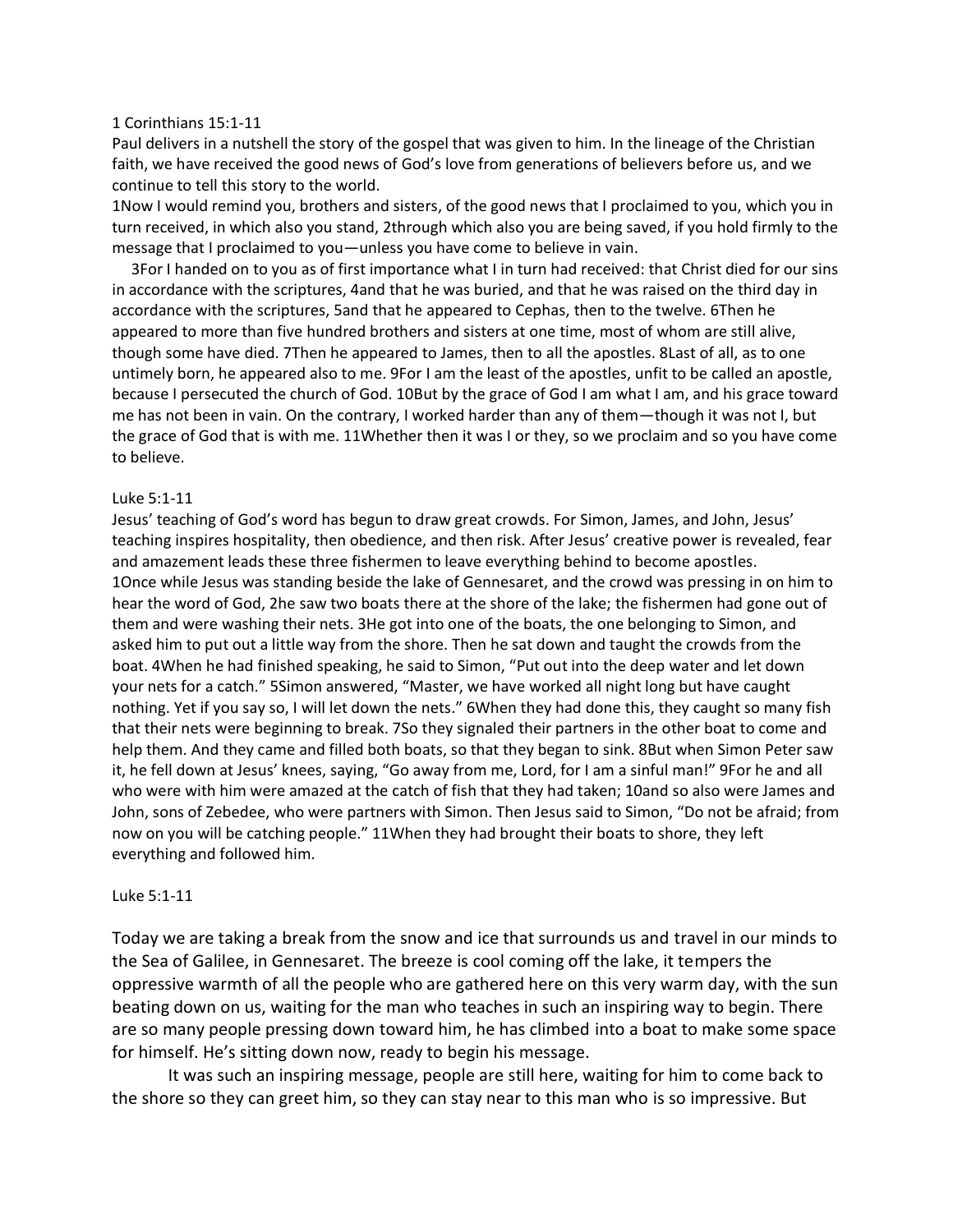wait… he's not coming into the shore… it looks like he's telling Simon to go out to fish again. It looks like Simon may be giving him a bit of a hard time, after all, they were out all night fishing. But I don't think they caught anything. There they go, they're throwing their nets into the water. Wow! Look at that! There are so many fish in those nets they can't hold them in their boat… look that other boat who had gone back out with them is coming near to help them. Their boat is full too! Both of those boats are so full they are starting to sink… Wow!

Now I'm hearing voices carry over the water. I hear Simon telling this man to go away… Simon doesn't think he's good enough to be in this man's presence. I think Simon might be afraid of him. James and John are there with him, surely together they…Wait! I hear this man saying, "Do not be afraid. From now on you will be catching people." I wonder what he means by that… it certainly seems to have calmed Simon and his partners. Here they come into the shore… it's going to take them forever to get those fish taken care of and their nets mended. There's not quite so many people here now, maybe those who are still here will pitch in and help them out. They've landed now. Wait! They aren't unloading their boats. They're walking off with the teacher! Well, we can't leave these fish to rot… let's go offer to help the crew take care of them. Maybe we can all share in the bounty.

It seems as though every time I preach on this gospel reading the emphasis has always been on being fishers of people, and how we are to go out and gather them in. Although I still think that's a good topic, it isn't where I'm going this morning. This morning I want to talk about the abundance of God. Did you hear how Simon Peter and his partners James and John followed Jesus? Why? Because they saw a miracle before their very eyes, knew they weren't worthy to stand in the presence of someone with that kind of power, yet this person Jesus not only assured them it was ok for them to be in his presence, he wanted them to be traveling partners. With this kind of an invitation how could they not just leave everything behind and go with him? No second thought. No, "Wait Jesus, we need to take care of the catch, repair the nets, get the boat ready to go out again." They simply followed without considering the cost of what they were leaving behind, somehow knowing that where they were headed was going to be far more fulfilling than the life of a fisherman.

Thinking about it this way makes the first disciples seem a little irresponsible. They just walked away without making any provision for the catch, the boat, their businesses. Well, maybe not… because James and John the sons of Zebedee and they were partners perhaps Zebedee was left to take care of everything. When I was in Israel, I saw a boat that was like the one that Simon would have been fishing from. It would take more than one man to sail it. So, yes, there were others on the boats to get them unloaded, the fish taken care of and the nets mended, ready to go out again that evening. Could it be that knowing he was taking three of their working men Jesus provided a large enough catch to cover the cost of hiring men to replace those whom he took away?

God does that, right? God provides for us so that when we feel as though there isn't any more to give, when we've done all we can do, when it seems almost hopeless, we find that God gives us the strength to do what needs to be done. Where have you seen this happen in your life? Maybe you had a really hard day, nothing went the way it was supposed to go, you're ready to just sit down and try again tomorrow when you remember you told someone that you'd help them with something this evening. It's something that can't be put off, you want to keep your word, so you just pull together all the strength you have and go to your friend's